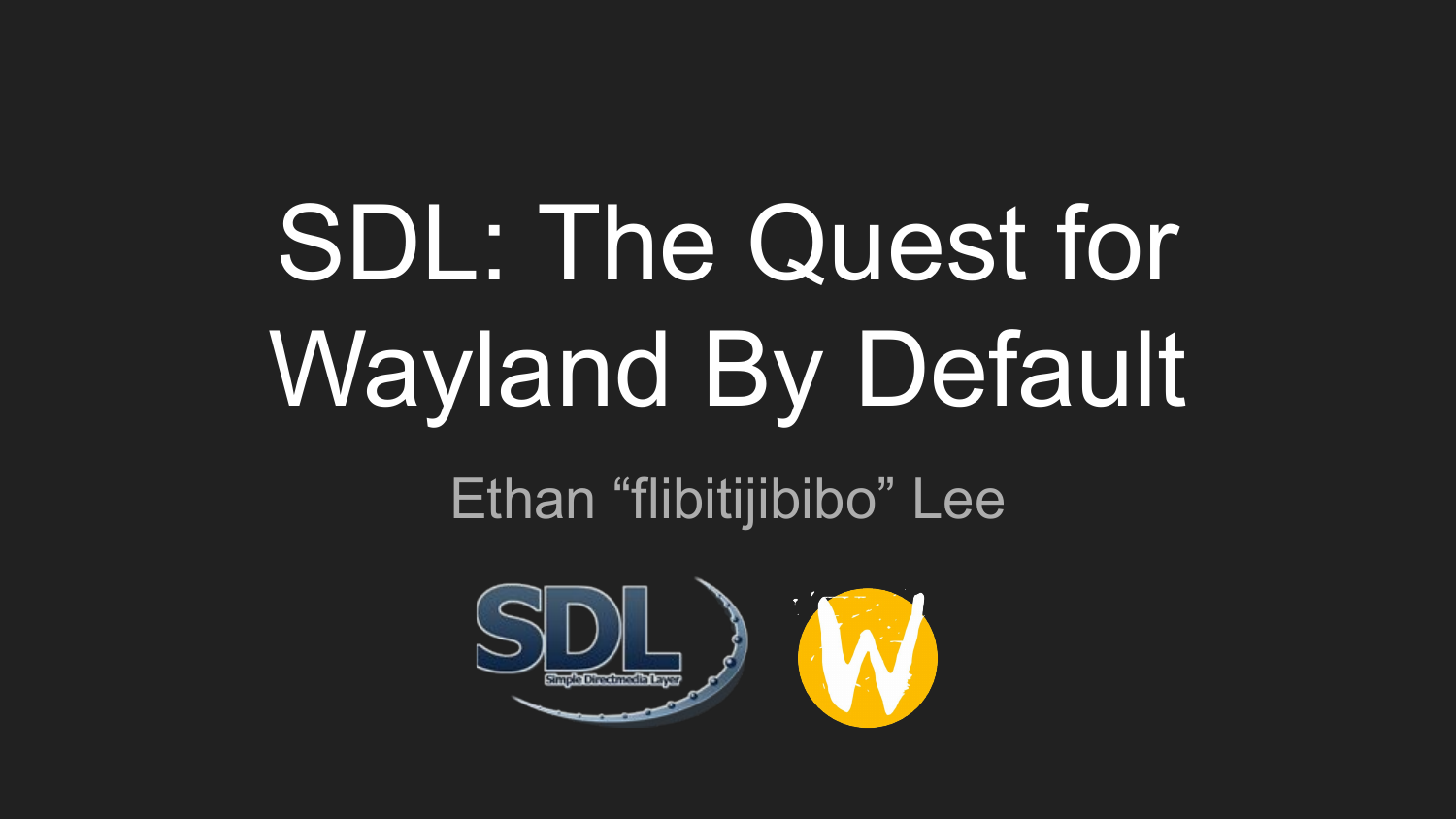# VERY fast intro running at incredible hihg speed

- Ethan makes a lot of Linux ports, 68 as of this presentation (so close)
- SDL is *in* a lot of Linux ports, way too many to count
- SDL defaults to X (no surprise), but also supports Wayland (mildly surprising), and the Wayland driver is really close to done (big surprise!)
- SDL 2.0.16 (August 10) has most of what's been done, still a lot going on!
	- Yes, we finally got client-side decorations in :)
- But what is left…?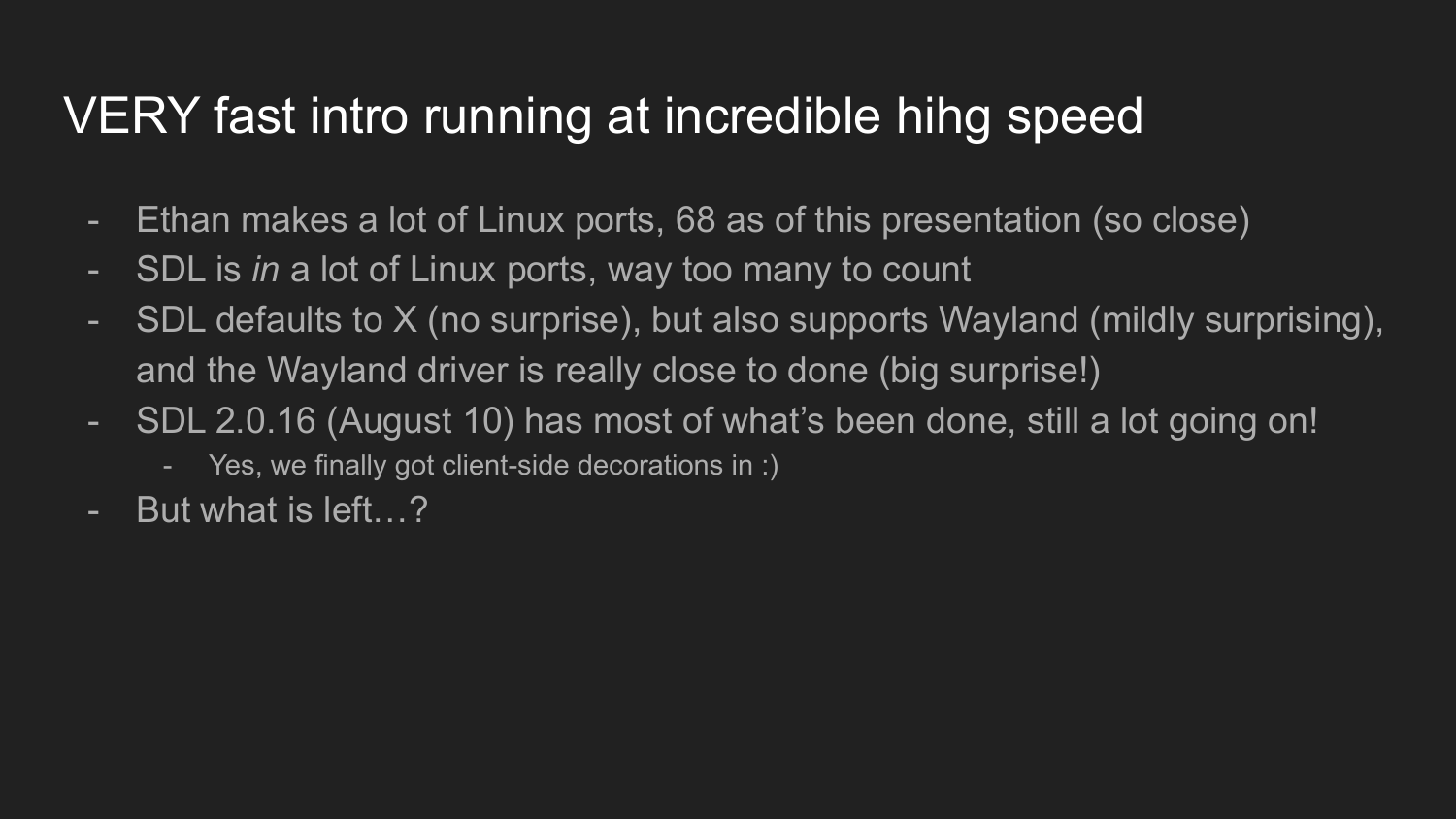# The SDL Wayland TODO

- The "Tracker": <https://github.com/libsdl-org/SDL/pull/4306>
- Mostly just bugs, many of them keyboard/text-related
- Our wl\_surface management is kind of weird, but not the *worst* thing ever
- A couple minor wishlist items ("usable bounds", border size, stuff like that)
- Test with like a billion games (SDL\_VIDEODRIVER=wayland %command%)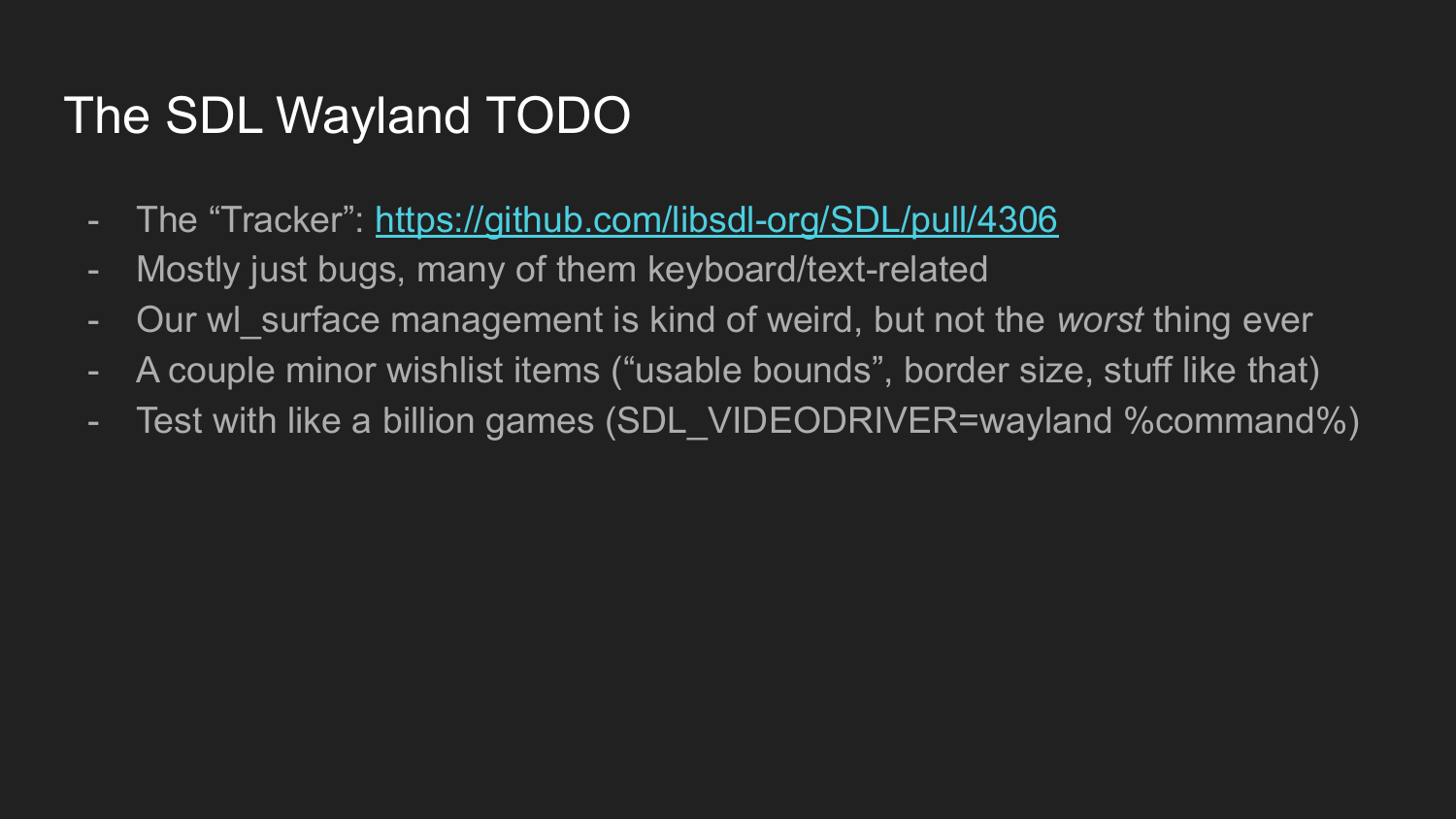[flibitijibibo@flibitAMD FEZ]\$ SDL\_VIDEODRIVER=wayland ./FEZ<br>[S\_API FAIL] SteamAPI Init() failed; SteamAPI IsSteamRunning() failed.<br>[S\_API FAIL] SteamAPI\_Init() failed; unable to locate a running instance of Stea<br>m, or a l

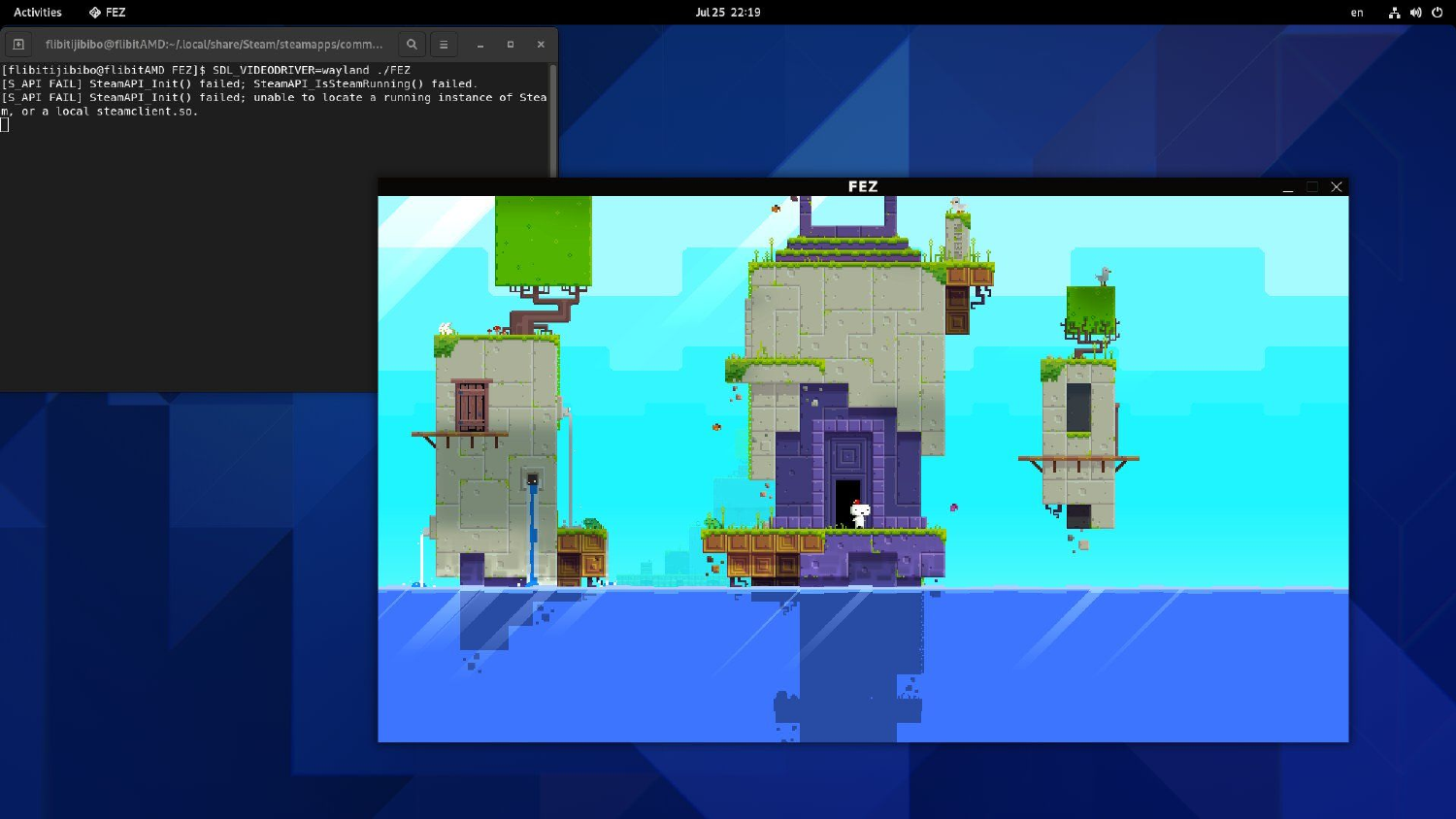$[{\hbox{flibitijibibo@flibitAMD\;~\texttt{\$}}$ }]$ 

 $\overline{\mathcal{P}}$ 



#### GENERAL

Enable the Steam Overlay while in-game

Use Desktop Game Theatre while SteamVR is active

**STEAM CLOUD** e Steam Cloud stores information so your product experience is consistent across

Keep games saves in the Steam Cloud for Portal 2

**LAUNCH OPTIONS** 

Advanced users may choose to enter modifications to their launch options.

SDL\_VIDEODRIVER=wayland %command%

**9 6 8 4 % 2 - 9:55 PM**  $\Box$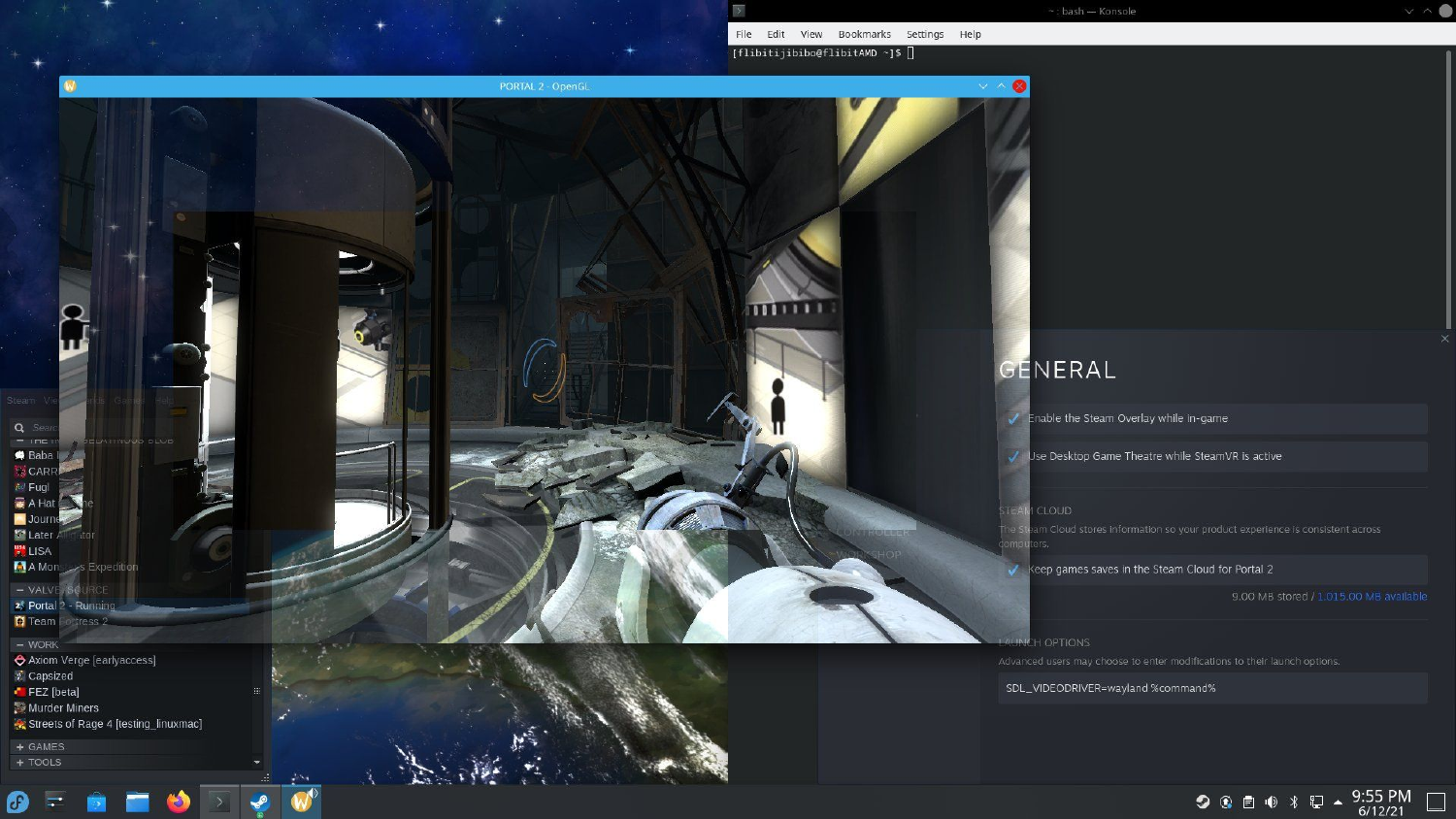# Blocker #1: Opaque Presentation for OpenGL

- A huge percentage of games have an alpha channel in the backbuffer
- Wayland treats alpha as transparent
- Arguably a game screw-up
	- "Who could have thought that alpha might one day be transparent!"
	- … but it's a LOT of games
- Vulkan has a solution for this already!
	- VkCompositeAlphaFlagBitsKHR
	- No EGL equivalent
	- … until: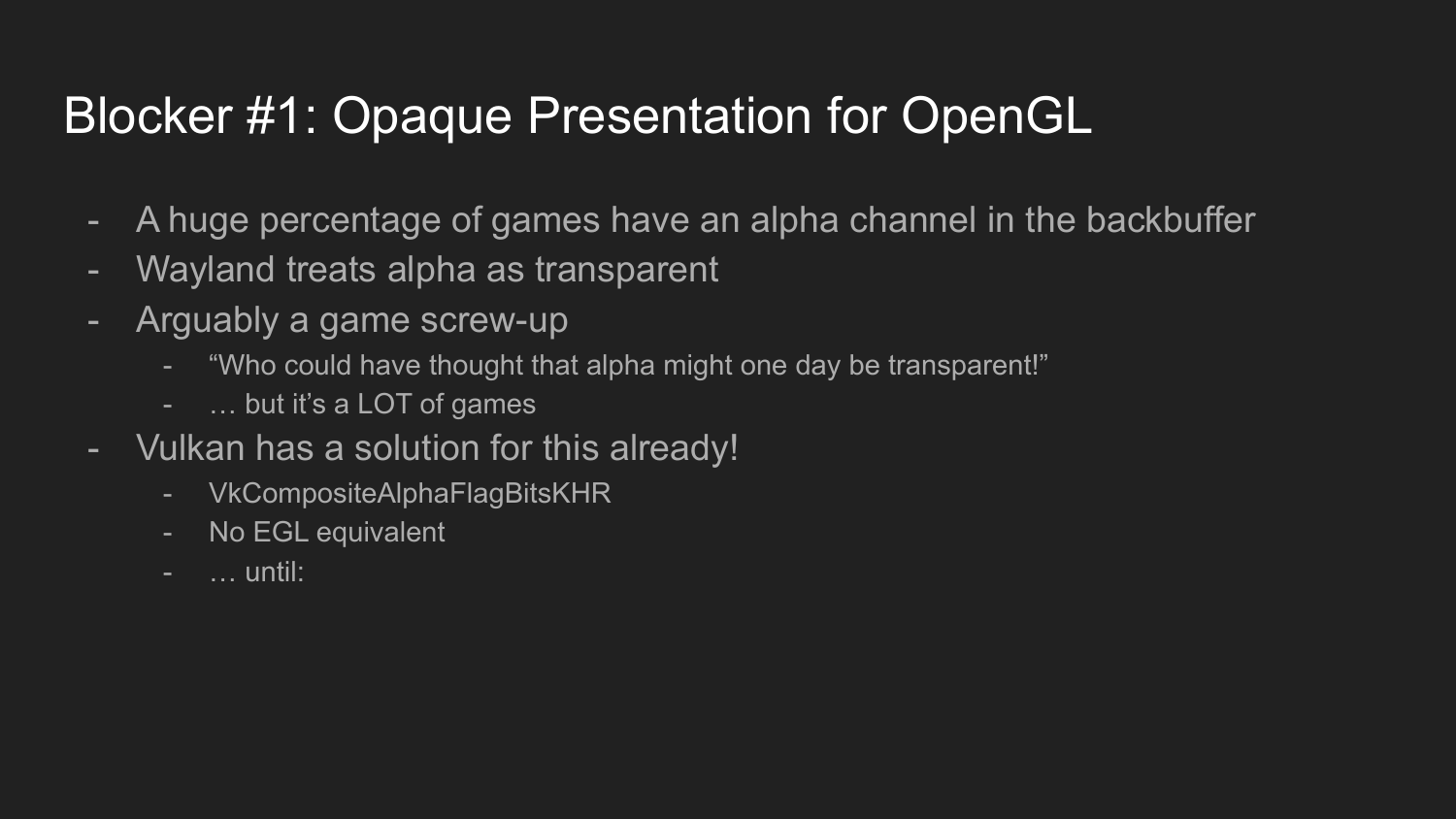# EGL\_EXT\_present\_opaque

- Written by Eric Engestrom (thanks Eric!)
- It's in the EGL registry!
- It's in the next SDL release!
- There's an implementation for Mesa!
- … but no standalone test program, just an SDL sample
- [https://gitlab.freedesktop.org/mesa/mesa/-/merge\\_requests/12373](https://gitlab.freedesktop.org/mesa/mesa/-/merge_requests/12373)
- (NVIDIA has ack'd the extension, just need an updated driver)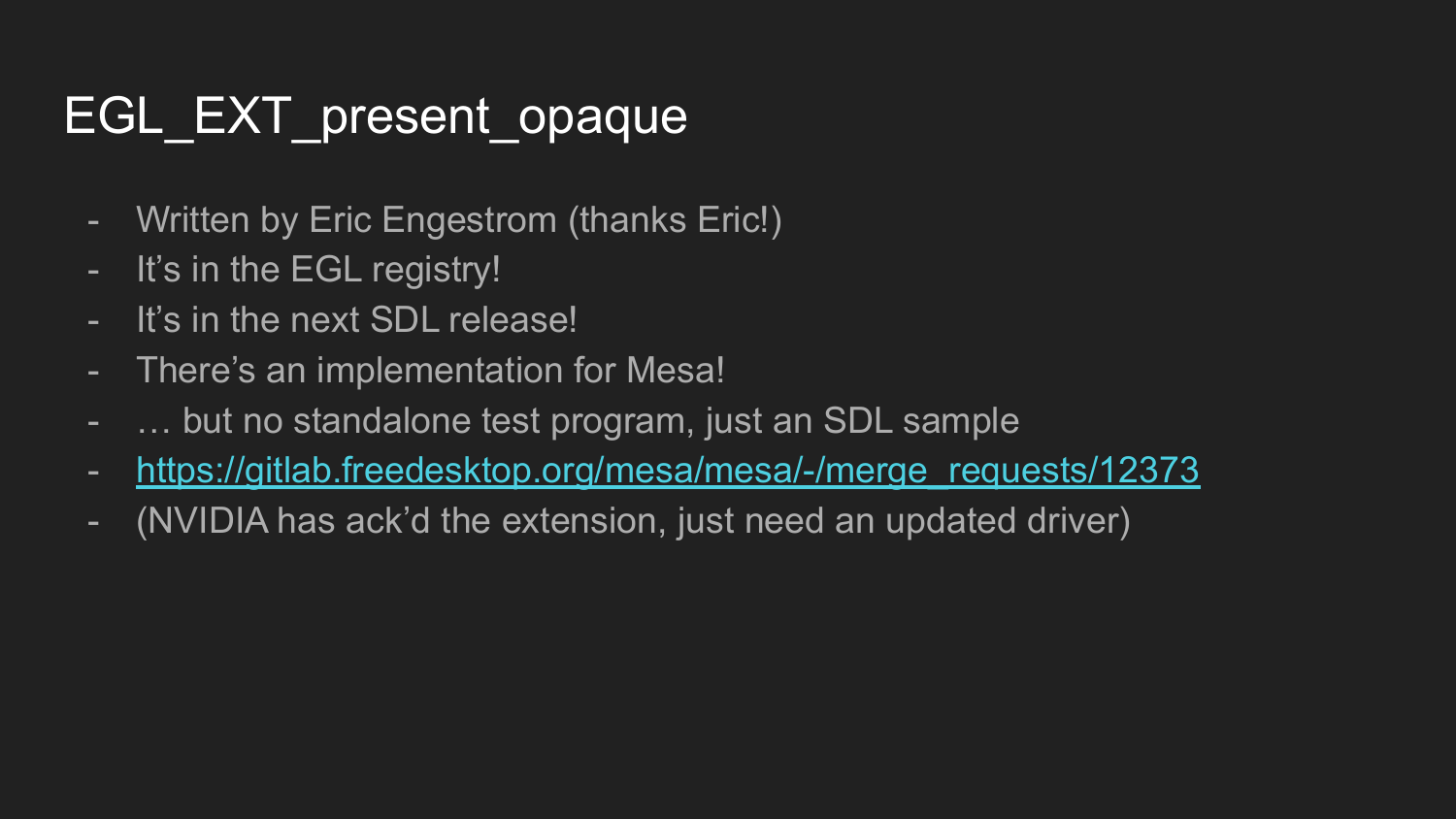# Blocker #2: Surface Suspension

- When a Wayland surface is not visible, presentation is stalled *completely*
- Games in particular *hate* this
	- Calling SwapBuffers before the xdg surface/toplevel are mapped stalls infinitely
	- Stalling for too long breaks online functionality
		- <https://github.com/swaywm/sway/issues/6263>
	- Stalling presentation != Blocking the program, threads misbehave/crash entirely
	- Oh crap this is supposed to be a lightning talk what am I doing
- A couple proposals for this...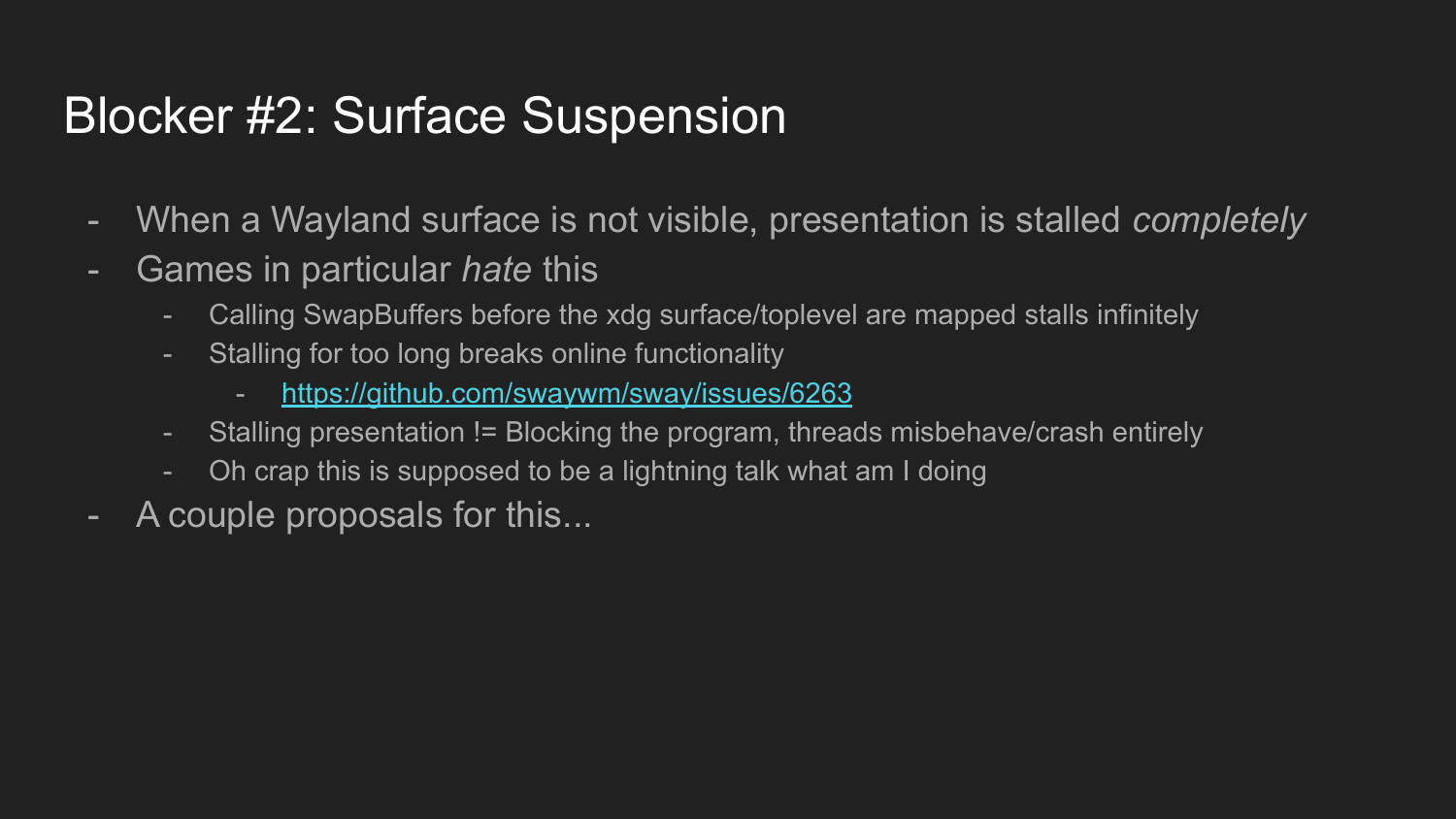# Proposal A: SwapBuffersWithTimeout

- <https://gitlab.freedesktop.org/mesa/mesa/-/issues/4932>
- Again, Vulkan has something like this already
	- vkAcquireNextImageKHR has a timeout parameter
	- However, *nobody* uses the parameter. Like, actually nobody at all. Nope, not them either.
- This hasn't gotten anywhere beyond some design ideas
	- (At the moment I'm basically the only person asking for this…)
- Good idea for new stuff, doesn't address the back catalog very well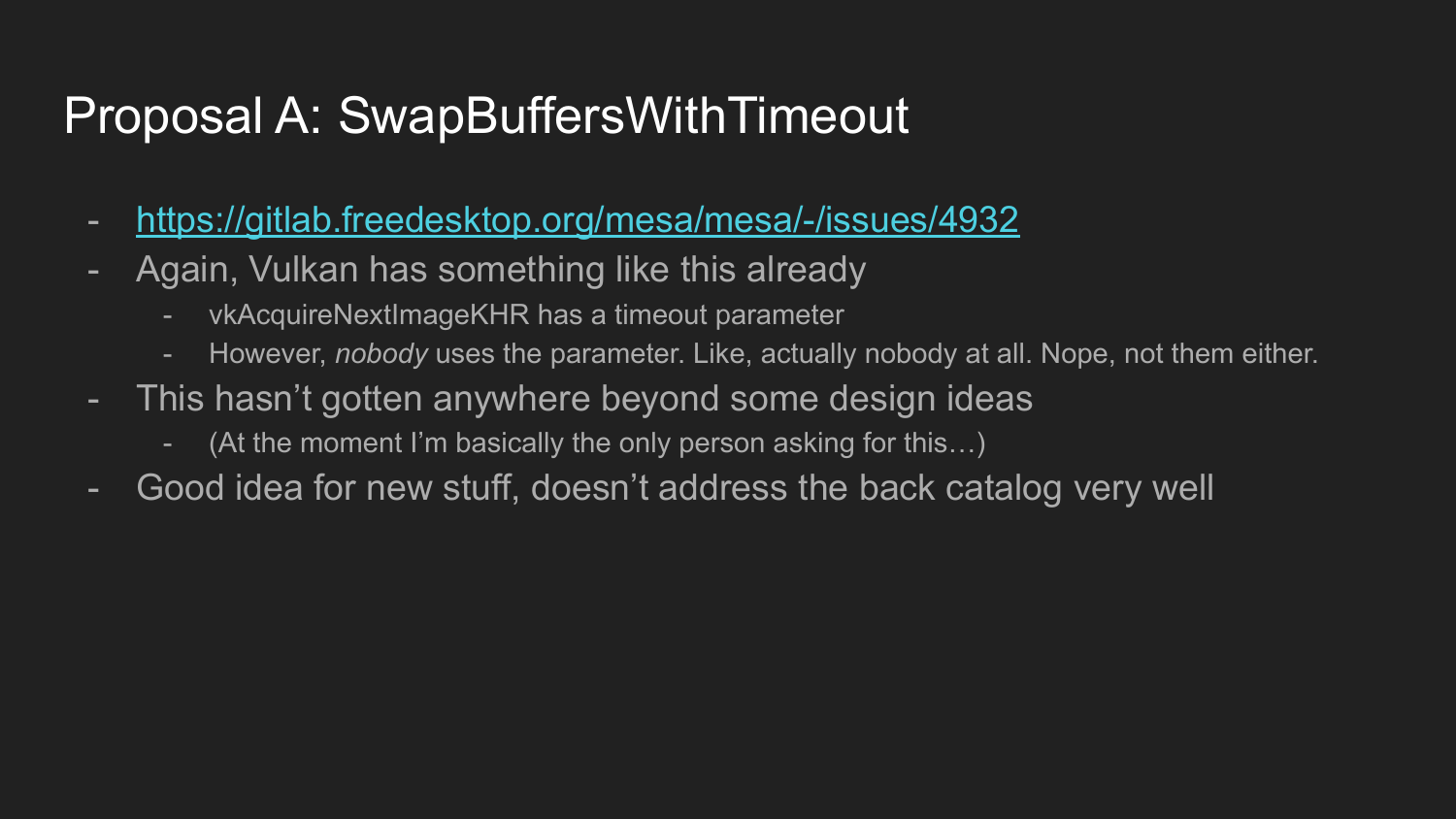# Proposal B: wp\_surface\_suspension

- [https://gitlab.freedesktop.org/wayland/wayland-protocols/-/merge\\_requests/99](https://gitlab.freedesktop.org/wayland/wayland-protocols/-/merge_requests/99)
- Fires an event to inform application whether the surface is hidden (and therefore "suspended") or not. One callback, one bool, no fuss.
- Was easy to integrate into first drafts for EGL, Vulkan WSI, and even SDL
	- Toolkits can use this to fire events like SDL\_WINDOWEVENT\_HIDDEN/EXPOSED
- wlroots has a working prototype too!
- Solves the problem for games new and old
- Not 100% agreed upon yet
	- Spec wording is getting carefully reviewed
	- Presentation implementation isn't totally clear (i.e. what to do with unused frames)
	- Discussion thread is *long* and is mostly people smarter than me, worth a read